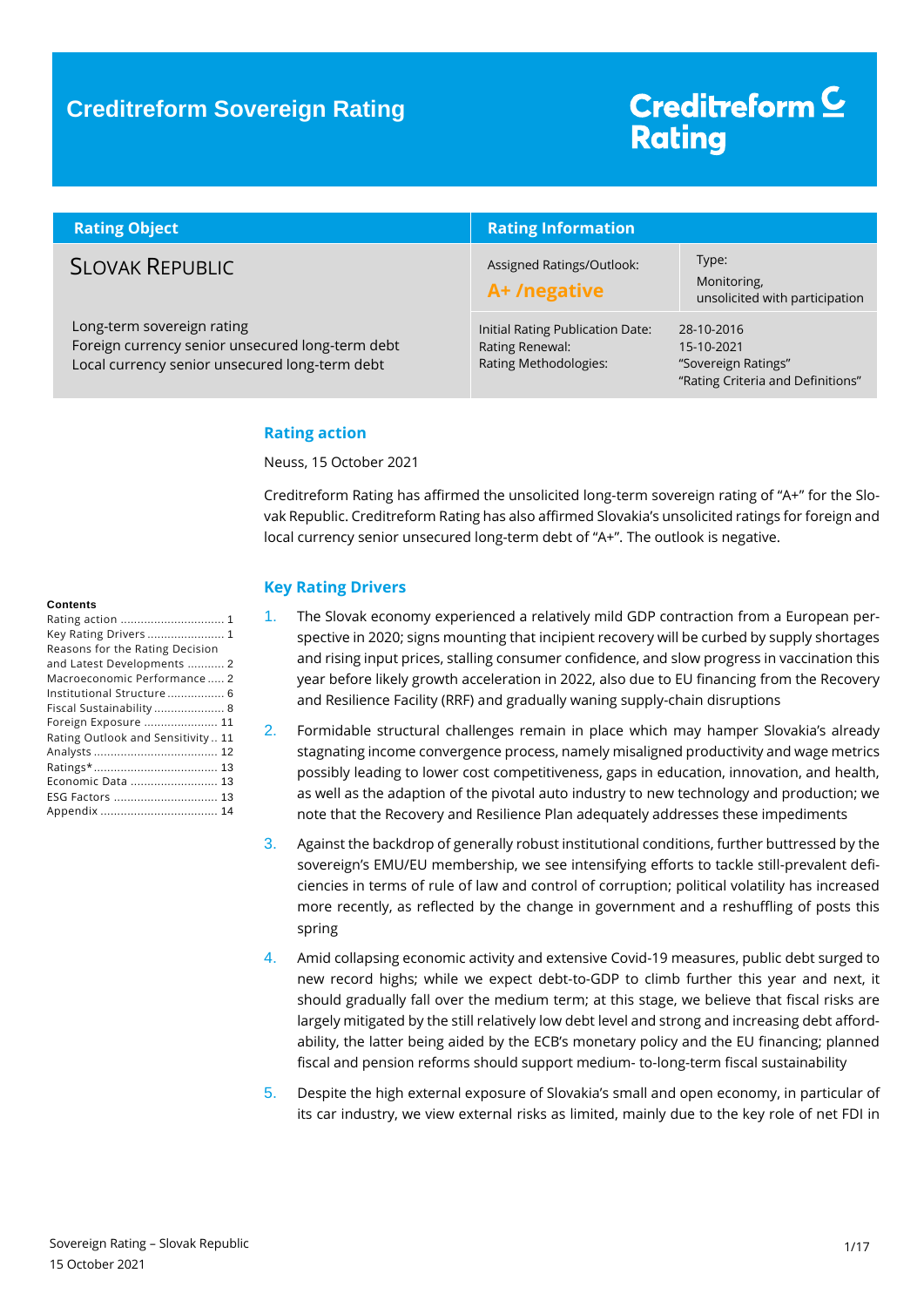explaining its negative NIIP as well as to our expectation of robust export growth and inflows of EU financing amid moderate, though widening, current account deficits going forward

#### <span id="page-1-0"></span>**Reasons for the Rating Decision and Latest Developments<sup>1</sup>**

#### <span id="page-1-1"></span>Macroeconomic Performance

*Our assessment of the Slovak Republic's credit rating continues to be backed by its solid macroeconomic performance profile. Following a rather tame GDP contraction last year, we expect robust medium-term growth, in particular due to a strong growth impetus from investment, which should be significantly supported by EU financing on the back of NextGenerationEU (NGEU) as well as the previous and the new Multiannual Financing Frameworks (MFF). Investment and structural reforms in the context of NGEU and the national Recovery and Resilience Plan (RRP) are likely to play a vital role in tackling structural impediments, thereby reviving the recently stagnating income convergence. Challenges abound, e.g. improving the health system, enhancing education and innovation, supporting the transformation towards a green and digital economy, and aligning its auto industry to a changing environment. We will follow household debt dynamics closely amid a credit-driven housing boom.*

In light of the devastating Covid-19 pandemic, the Slovak Republic experienced a relatively moderate recession last year by European comparison, with real GDP contracting by 4.4% as compared to -6.3% in the euro area (EA) and -5.9% in the EU-27. The relatively mild recession may be explained by Slovakia's economic structure, which exhibits comparatively low exposure to tourism and other consumer-facing industries, whereas the industrial sector plays a more prominent role (Q2-21: 22.7% of GVA, EA: 19.8%). Moreover, confinement measures were less strict than in most European countries throughout 2020, judging by the Blavatnik School of Government's stringency index.

Drawing on latest national accounts data, last year's economic performance was mainly dragged down by gross fixed capital formation, which slumped by 11.6%, thereby shaving 2.5 p.p. off growth in 2020. While the fall in gross fixed capital formation was somewhat buffered by construction investment, which rose by 4.5% on the year, investment in machinery and equipment was hit hard by extreme uncertainty and supply chain disruptions, collapsing by 26.9%. Household spending was adversely affected by two lockdown periods in 2020, but turned out to be rather resilient as its contraction was one of the mildest across EU-27 peers, coming in at only -1.3% (EA: -7.9%). Net external trade contributed positively to last year's outturn (+0.7 p.p.), mainly due to strong import compression, with imports decreasing by 8.2% vis-à-vis a decline by 7.3% in total exports.

Looking at the current year, the Slovak Republic's quarterly GDP profile has broadly reflected epidemiological developments so far. In light of strong restrictions to public life in order to contain the spread of the coronavirus, with the cumulative 14-day infection rate standing well above 1,000 during the first ten weeks of 2021, real GDP fell by 1.4% q-o-q in the first quarter (EA:

-

<sup>1</sup> This rating update takes into account information available until 12 October 2021.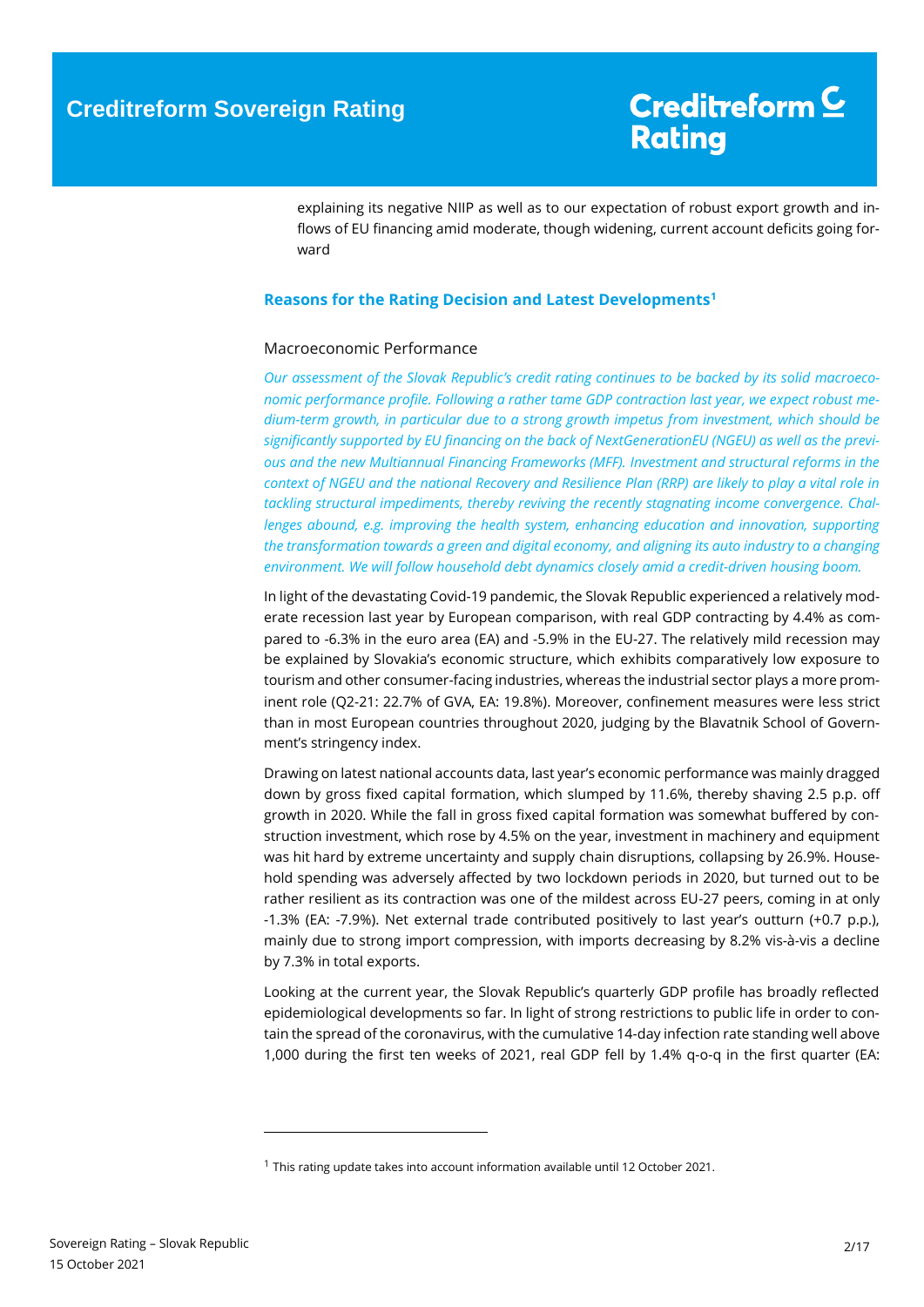-0.3%), mainly driven by domestic demand. In tandem with the improving health situation, restrictive measures were gradually eased, and the state of emergency ended on 14 May 2021, laying the ground for a robust rebound in Q2-21, with total output increasing by 2.0% q-o-q.

At this stage, we expect the Slovak economy to continue its recovery. Largely driven by household spending and net external trade, real GDP growth should expand by 3.9% in 2021, meaning that pre-crisis GDP level should be reached in Q4-21, according to our current projections. A normalization of household spending patterns, together with the release of forced savings accumulated during various lockdown phases since the start of the pandemic, should aid the recovery of private consumption going forward. We deem nominal wage growth supportive to household spending growth, being prospectively facilitated by base effects, the gradual economic normalization and concurrent employment growth, as well as likely increasing shortages of qualified labor over the medium term. From March 2021, annual growth of nominal average wages has surpassed 8%, albeit having slowed somewhat in July (8.6%).

That said, real wages, and ultimately private consumption, are likely to be dented by rising HICP inflation in 2021/22, with energy price pressure prospectively carrying over into next year. Furthermore, we think that an apparently renewed deterioration in the epidemiological situation is likely to limit household spending growth in Q4-21 and Q1-22 to some degree, although not as severe as in the wake of the first and second waves. The number of Covid-19 infections has climbed steadily since July 2021, and the 14-day infection rate recently jumped to 307.4 (week 39, ECDC) amidst a rather lackluster vaccination campaign. The Slovak Republic thus ranks among the EU member states with the lowest share of the adult population fully vaccinated, posting at a mere 51.9% as of 7 October (EU-27: 74.1%).

The Covid-19 pandemic halted the favorable labor market developments observed over the recent years, with the unemployment rate rising from 5.8% in 2019 to 6.7% in 2020 (2014: 14.2%). Although standing below euro area levels (7.9%), we note that the Visegrad peers' (V3) jobless rate was significantly lower last year (CZ 2.6%, HU 4.3%, PL 3.2%). To be sure, there are wide regional discrepancies, as mirrored by an unemployment rate of 3.4% in Bratislava as opposed to 10.6% in eastern Slovakia (2020, Eurostat).

Whilst the participation rate amounted to 72.4% in 2020, close to historically high levels (2019: 72.7%) and the rate observed in the euro area as a whole (73.1%), the Slovak labor market still faces structural challenges such as comparatively high vertical and horizontal skills mismatches, but also pervasive long-term unemployment. Despite trending downwards, the share of longterm unemployment remains among the highest in the EU-27 (2020: 47.8%, EA: 35.4%).

Meanwhile, higher frequency data points to easing labor market conditions, as monthly unemployment (LFS-adj. SA) dwindled to 6.5% in August 2021, its lowest level since the onset of the corona crisis (Mar-20: 6.0%), and down from its transitory peak at 7.2% in March2021. Fiscal support measures such as the short-time work scheme should continue to provide for broadly stable labor market developments, even in the face of a pick-up in infection rates over the winter months, and we expect employment growth to gather steam next year.

Whilst a vivid expansion of both private and public investment is one of the key assumptions underlying our medium-term forecast, near-term dynamics are significantly curtailed by supply shortages of materials, essentially semiconductors, and surging input prices. In this vein, the share of corporate respondents citing equipment as a limiting factor to industrial production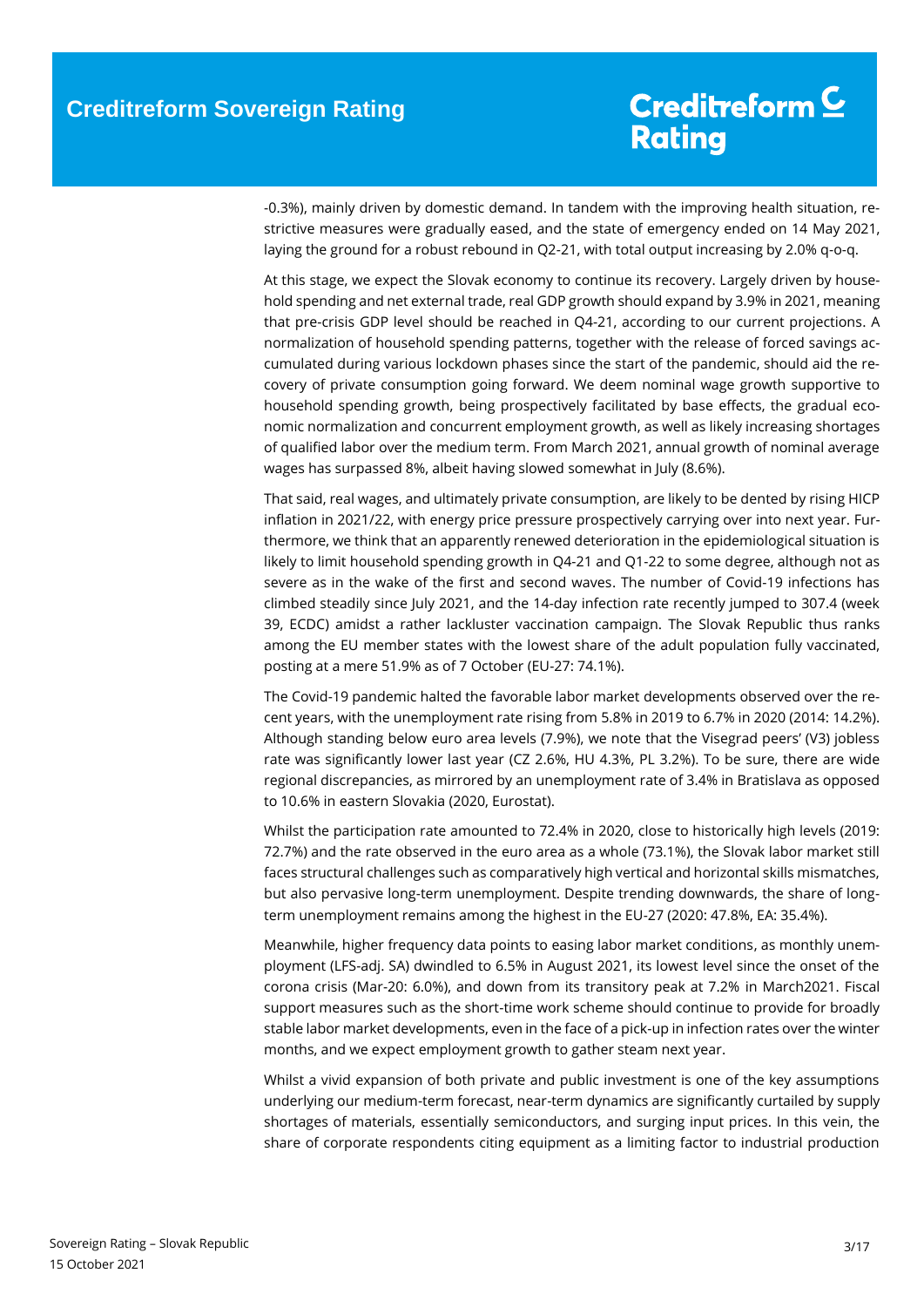quadrupled to 31.2% between Q1 and Q3 this year. Likewise, a rising number of construction enterprises is plagued by a shortage of materials and rising prices.

Mirroring these developments, industry sentiment dipped considerably in August and September. In addition, in what can be interpreted as a harbinger for softer investment growth in the near-term, the Association of the German Automotive Industry (VDA) drastically reduced its forecast for 2021, projecting German car production to plummet by 18% this year to just 2.9mn vehicles (2016: 5.75mn cars).

Still, Slovakia's industrial production had risen by 2.1% and 0.6% m-o-m in June and July respectively, and well-filled order books as well as elevated capacity utilization (Q3-21: 82.7%, 2000-20 average 81.5%) in the industrial sector hint at continued growth. As bottlenecks regarding delivery of microchips can be traced back to a confluence of negative circumstances (i.e. corona crisis, storms in the Gulf of Mexico, US-China trade disruptions) we would tend to view these as temporary, although they may last well into next year.

Even so, we believe that persistently low financing costs and deferred investment plans should give continued rise to investment – not least in view of the necessity for carmakers to adapt to technological changes (see below). Of equal importance is the EU's financing support, which should – if implemented quickly and efficiently – be a boon for investment recovery and underlying growth. The Slovak Republic is one of the main beneficiaries of NGEU, as it will receive around EUR 6.32bn or 6.9% of 2020 GDP in terms of RRF grants. We would caution that the proposed reform, i.e. investment, timeline may be hampered, or at least challenged by the ability of the sovereign to absorb such large funds.

As a case in point, Slovakia trails all EU peers in terms of the share of MFF 2014-20 funds spent (46% as of Jun-21, EU: 57%). On the other hand, roughly EUR 8bn of EU funds from the previous MFF 2014-20 are still available, which the sovereign will presumably draw by 2023 at the latest, further facilitating gross fixed capital formation. Although investment projects under MFFs tend to be somewhat back-loaded, mention should be made of the additional financial resources totaling almost EUR 13bn, standing ready to be deployed under the new EU cycle 2021-27.

As the effects of the supply shortages should gradually subside and broader vaccination coverage be realized, we expect real GDP growth to increase to 4.8% in 2022, with domestic demand significantly contributing to accelerated growth, although we have to emphasize that the degree of uncertainty around these assumptions remains unusually high. Tailwinds from brisk investment activity, as well as the expanding automotive sector will likely foster export growth, but we expect net external trade to turn negative beyond 2021, as exports should be outpaced by stronger import growth.

Despite a relatively favorable macroeconomic profile and the expected economic recovery, we have to recall that the Slovak economy faces critical structural challenges in a medium- to-longterm perspective, which may obstruct the economy's income convergence if – contrary to our assumption – they are left unaddressed.

Firstly, the sovereign has displayed very strong wage growth in recent years, which is likely to precipitate a decrease in Slovakia's cost competitiveness without improvements in labor productivity going forward. Over the last five years (2016-20), Slovak real unit labor costs rose by 12.4% (AMECO data), far above the level observed in its key European trading partners and the euro area as a whole (2016-20: 2.8%). At the same time, we note that the ULC-based real effective exchange rate appreciated somewhat in 2019-20 (+2.2%) and compares rather unfavorably with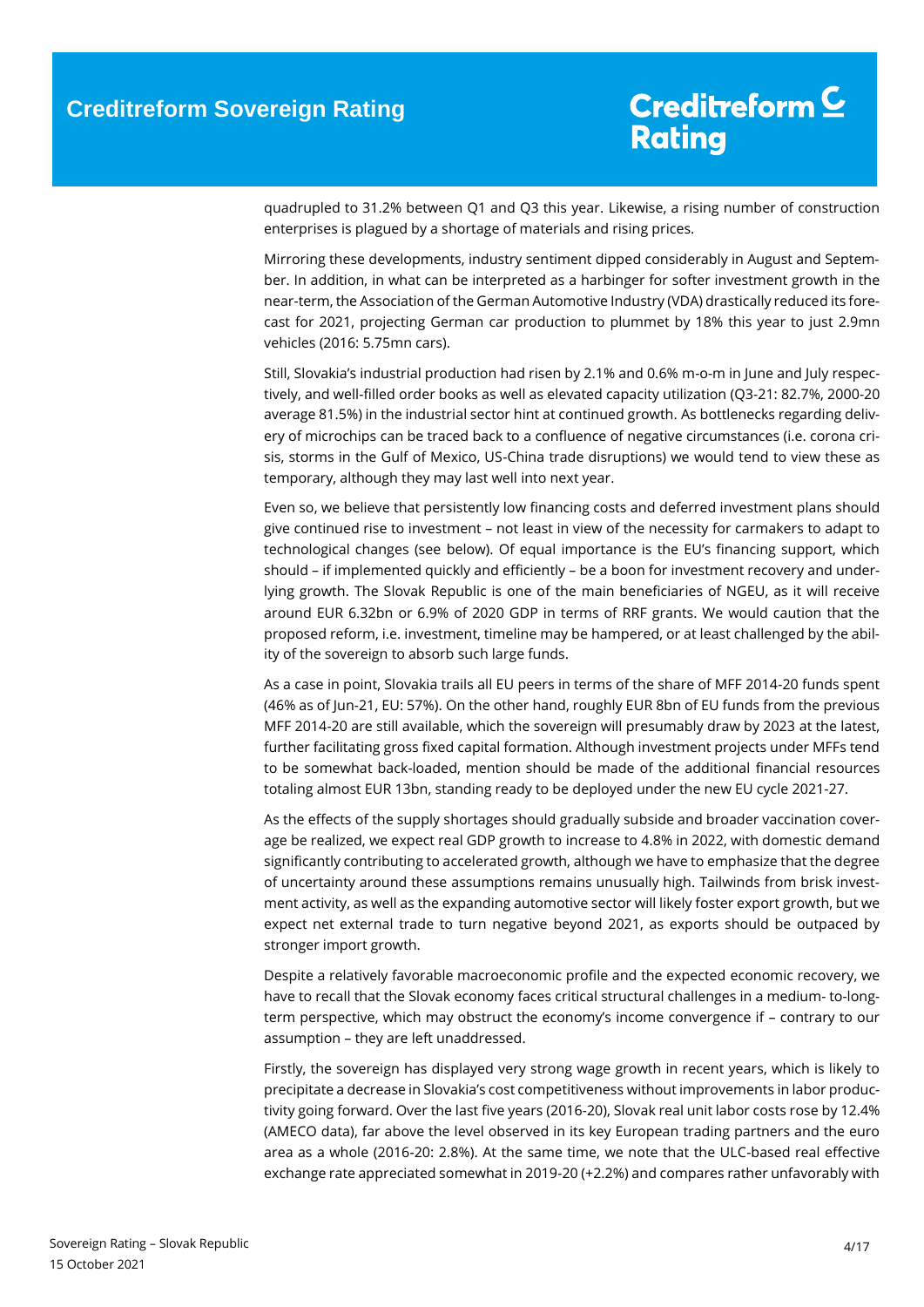medium-term developments in the euro area overall, but is broadly aligned with its V3-peers. Additionally, Slovakia's global export market share of goods and services has hovered at around 0.4% since 2016, inching up to 0.41% in 2020.

Secondly, and related to comparatively slow labor productivity growth, challenges pertaining to its business environment, innovation, and education remain. Judging by survey-based data, regulatory and administrative burdens present a considerable challenge for SMEs. Catching-up potential in terms of innovation is underscored by relatively scarce spending on R&D, amounting to just 0.83% of GDP in 2019, having stagnated at this level since 2012 and well below euro area levels (2.24% of GDP). Furthermore, we see gaps related to digital transformation and a shortage of qualified workers, as illustrated by the latest vintage of the European Commission's (EC) Digital Economy and Society Index, placing Slovakia at rank 22, whilst its lagging innovation performance is reflected by the European Innovation Scoreboard 2021. In this regard, high productivity growth of foreign-owned corporates and imported technology has not sufficiently translated into the domestic sector so far, as also highlighted by the Slovak central bank (NBS), as well as OECD.

Thirdly, we have to reiterate that the automotive sector will be facing considerable challenges due to the rise of electric vehicles and the adaption to new production standards. The Slovak economy is highly dependent on this key industry. Vehicles, aircrafts, and vessels accounted for 34.9% of exports in 2020 (2019: 33.4%), and 275,000 people are directly or indirectly employed by the automotive industry (SARIO).

The shift to electric cars has particularly taken off in Europe, given strict government rules and regulations concerning vehicle emissions and attempts to achieve carbon-neutrality and bolster the transition towards Electric Vehicles (EVs). Hence, demand for electric vehicles has been growing rapidly more recently. Hybrid electric vehicles (HEV) currently dominate the alternatively powered vehicle market, as their share doubled from 9.5% in H1-20 to 19.0% of new car registrations in H1-21 in the EU-27. On the other hand, petrol and diesel shares declined to 42% and 22% respectively in H1-21. With more than one million units sold in H1-21, the number of HEVs in the EU rose by almost 150% compared to the previous year. Looking ahead, we expect that the demand for electric vehicles to continue to rise sharply, especially thanks to public subventions allocated to the environmental transition.

To be sure, the e-mobility segment appears to be making headway in the Slovak Republic, as e.g. illustrated by four BEV, five PHEV, and eight MHEV models of seven brands being produced in the country (SARIO). Also, we gather that KIA Motors expects to start production of a new EV model at its Žilina plant in 2024 as part of the company's new strategic plan to strengthen the electric car segment. In the same vein, it plans to produce eleven new EV models and to reach a production of 500,000 vehicles p.a. from 2025. Volkswagen envisaged w investment worth of EUR 1bn in Slovakia, especially for the production of a new generation of Skoda Volkswagen models in its Bratislava factory.

Anemic productivity growth may explain Slovakia's broad stagnation in terms of income convergence in recent years. In 2020, GDP per capita stood at USD 32,866 (IMF data, PPP terms, current prices), dropping by 3.7% compared to the previous year's level. Slovakia's GDP per capita currently represents 74% of EU-27 average (2016: 73%, 2011: 75%). Furthermore, the Slovak Republic not only continues to display an income gap towards the EU average, but also as compared to other CEE economies such as Lithuania (2020: 87% of EU average), Slovenia (89%), the Czech Republic (92%), and Poland (77%).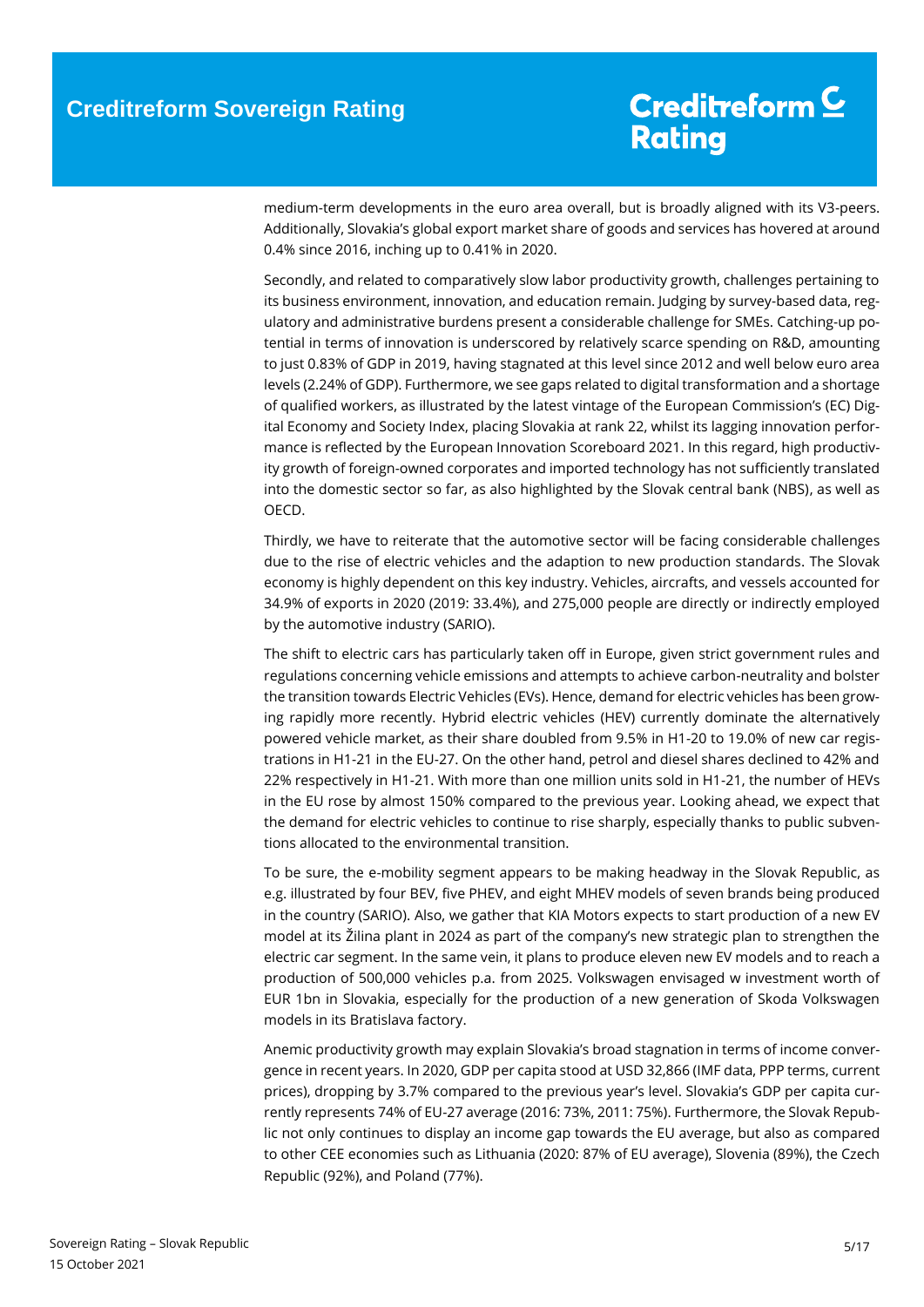This notwithstanding, we think that the RRP and related deep-seated, quite ambitious reform proposals (see below) adequately address the structural bottlenecks identified above. At the current juncture, we thus believe that NGEU funds and corresponding reforms will boost Slovakia's potential growth and speed up its income convergence. According to EC simulations, the RRP may raise Slovak GDP by 1.3% to 1.8% p.a. between 2021 and 2026. Drawing on latest AMECO data, potential growth is estimated to post at 2.2% and 3.0% in 2021 and 2022 respectively, somewhat below the better-performing CEE economies from this point of view.

We would still flag risks related to increasing private debt amid fast mortgage loan growth. Irrespective of the tremendous economic and social impact of the pandemic, loans for house purchase have continued to grow rapidly since our last review. After showing somewhat weaker, albeit still high, growth in the first quarter amid a severe second infection wave, the outstanding volume of mortgage loans resumed double-digit growth in June and stood 10.4% above its previous year level in Jul-21, fostered by favorable financing costs, competitive pressure in the banking sector, and residential property developments.

#### <span id="page-5-0"></span>Institutional Structure

*The Slovak Republic's creditworthiness remains backed by its generally robust institutional set-up, and the extensive benefits the sovereign draws from its membership in the EU, the euro area, and NATO. Despite visible improvements regarding its justice system and the control of corruption, as well as notably intensifying efforts to strengthen institutional outcomes in this respect, Slovakia still has room to improve as compared to rating peers and the euro area as a whole. While the RRP will be a cornerstone of the sovereign's strategy to tackle structural challenges, we will closely follow headway being made. Political volatility flared up this year, but we expect unchanged policy-making going forward. At the same time, a steadfast and effective implementation of measures may be impaired by the increasing fragility of the governing coalition, which was reformed earlier this year.* 

The recent update of the World Bank's Worldwide Governance Indicators (WGI) reflects the overall picture of generally strong institutional conditions, and broadly resembles last year's outcomes. Thus, the sovereign's WGIs still show considerable gaps towards the respective median outcomes of the euro area, as well of 'A' rating peers. We assess as positive the significant progress when it comes to the rule of law, where the sovereign has shown continuous improvement over the last years, climbing seven places to rank 56 out of 209 economies in the latest vintage – equaling the record low first achieved in 2016, but still significantly behind the EA and 'A' universe median (rank 32 and 45).

We note that decision-makers have made significant strides in enhancing the independence and efficiency of the sovereign's judicial system, inter alia via an encompassing constitutional reform which created a Supreme Administrative Court, amended selection and appointment processes for judges, and have strengthened the Judicial Council. To ameliorate judicial quality and efficiency, a draft reform of the judicial map has been tabled. However, the latest Justice Scoreboard exhibits a further weakening in the time needed to resolve civil, commercial, and administrative cases.

Illustrating the notable efforts concerning the combat of corruption, Slovakia improved from relative rank 81 to rank 71 out of 209 economies, the highest rank since 2008, but surpassing peer median readings by a wide margin (EA: rank 43). Considerable catching-up potential is reflected by e.g. the latest edition of the GRECO report (Feb-21) which attests only slow progress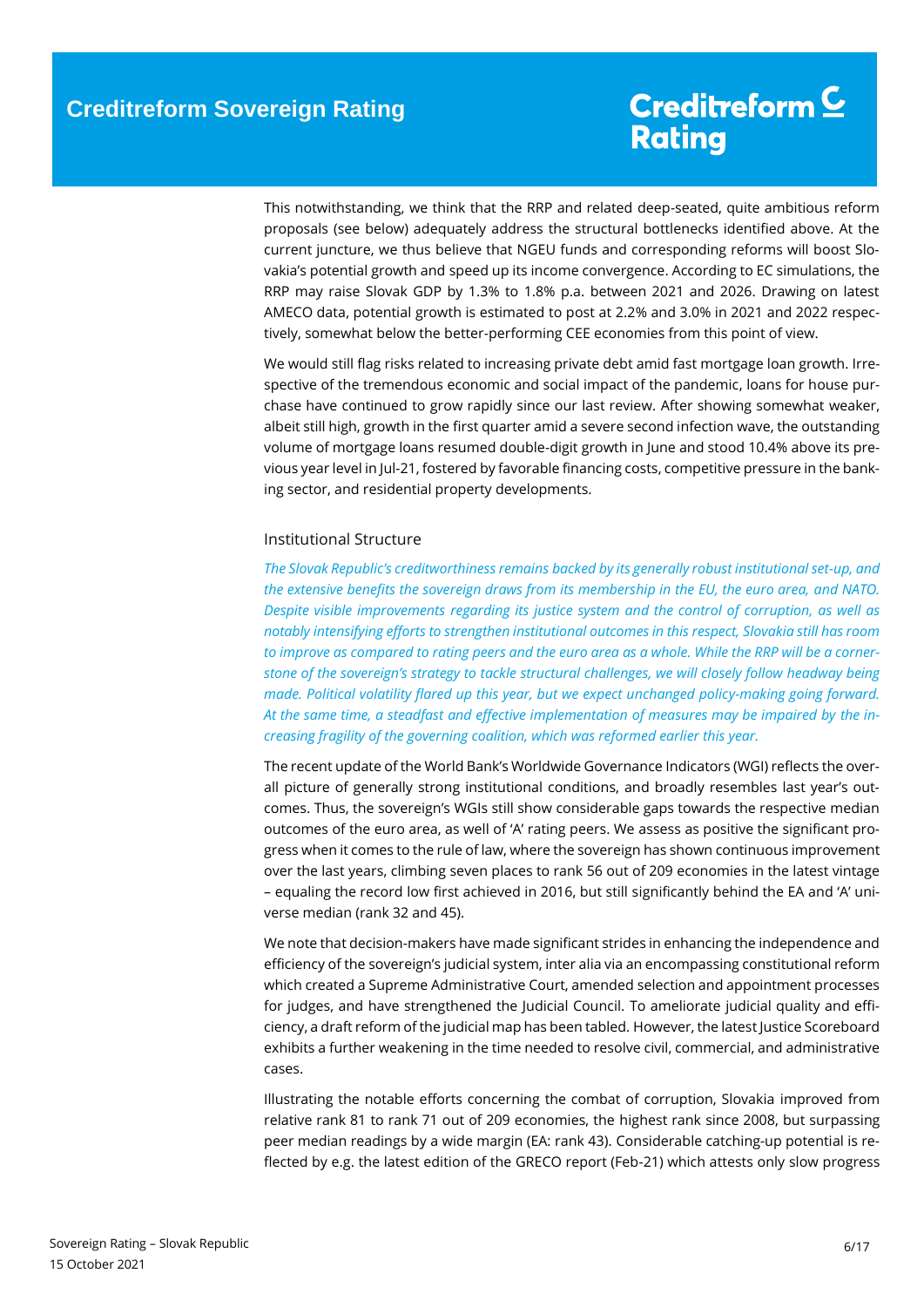in implementing measures to prevent corruption of prosecutors, judges, and members of parliament, as more than half of the recommendations were not implemented.

Less positive developments could be observed as concerns the perception of the sovereign's quality of policy formulation and implementation, with regard to which the World Bank metric mirrored a further weakening. In fact, the deterioration in the WGI government effectiveness to relative rank 60 represents the weakest result in over 20 years. What is more, this compares rather unfavorably with the euro area as a whole (median rank 35) and Slovakia's rating peers (rank 47). The abovementioned underutilization of ESIF funds continue to reflect difficulties in planning and coordination processes. More importantly, we think that increasing shortcomings in public administration generally bode ill for the upcoming critical reforms under the RRP.

Likewise, the pace and efficiency of implementing ambitious RRP reforms may be impaired by further increasing tensions within the center-right four-party coalition, composed of OLaNO, Sme Rodina, SaS, and Za Ludi. Following controversies within the coalition during the winter of 2020-2021, PM Matovic resigned in March 2021 and the coalition split. A new government was formed on 1 April 2021, with Finance Minister Heger and PM Matovic exchanging posts, whilst the cabinet remained broadly unchanged otherwise. Going forward, we would view a snap election as rather unlikely at this stage, as the ruling parties would have to incur heavy losses, judging by current polls (OLaNO 9% vs. 25% at the parliamentary election).

We will closely monitor any progress in implementing the proposed reforms in the national RRP. On the whole, the envisioned initiatives appear well-suited, to respond to the economy's structural challenges accelerate the green and digital transformation, and address key aspects in trying to safeguard sound public finances and rebuilding fiscal headroom. According to Ministry of Finance (MFSR) information, the judicial map reform and a reform to make the anti-corruption and AML-framework more efficient are among first reforms to be presented during this year's fourth quarter and in the first half of 2022.

One of the key building blocks of the RRP will be the establishment of a modern and accessible healthcare system (EUR 1.163bn). As the Covid-19 pandemic highlighted deficiencies in this respect, hospital network optimization and its reclassification into five categories should increase its efficiency. As an undeterred and effective implementation of the RRP may well prove challenging, reforms geared towards an effective public finance management, the enhancement of public procurement and the digitalization of public services seems pivotal.

The RRP contains numerous reforms for tackling the environmental and digital transition. Roughly 21% and 43% of RRF financing shall be devoted to the country's digital transition and climate change objectives respectively, both above the shares required by the EC. We think that greening the economy will be an arduous task in the face of Slovakia's carbon-intensive production, and as authorities have to deploy continuous efforts to achieve a green transformation while reconciling this objective with the goal of moving closer to the EU-27 average income levels. The National Energy and Climate Plan, which was approved by Parliament in December 2019, sets 2050 as the legally-binding year for reaching climate neutrality.

According to the EC's Eco-Innovation Index, Slovakia is ranked 21st among the EU members. Whilst lagging CEE peers such as the Czech Republic, Slovenia, and the Baltic States, it stands above V3 peers Hungary and Poland. The Slovak Republic's greenhouse gas (GHG) emissions came in at only 7.4 tons p.c. in 2019, below the EU-27 as a whole (8.4 tons). A less benign picture is given by renewable energy metrics, according to which Slovakia features a relatively low share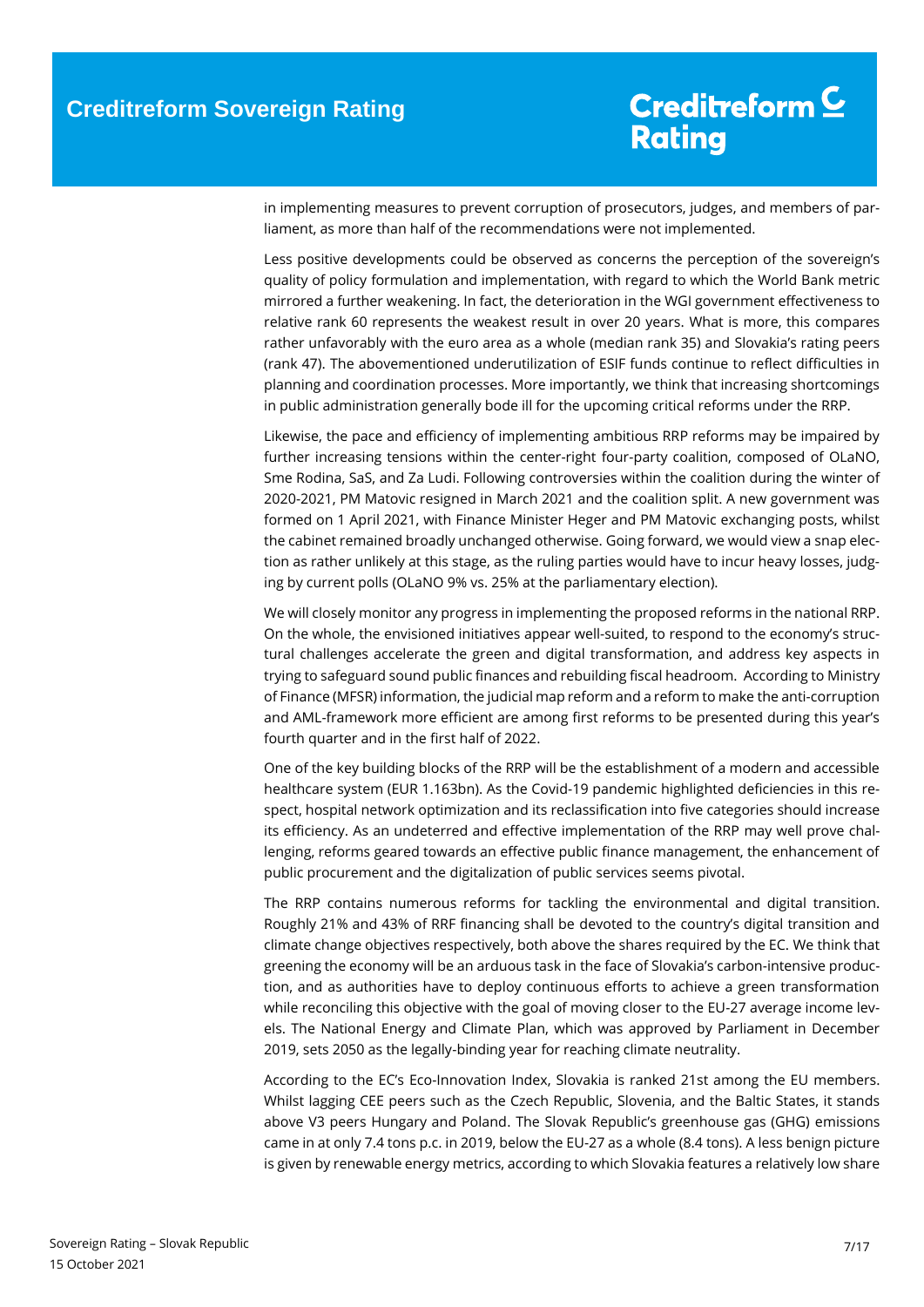of energy from renewable sources. As of 2019, the overall share of renewables posted at 16.9% (EU-27: 19.7%). Moreover, the Slovak Republic displays a particularly low share of renewable sources in gross electricity consumption (21.9%, EU-27: 34.1%).

#### <span id="page-7-0"></span>Fiscal Sustainability

*The sovereign's public debt ratio increased sharply amid the devastating corona crisis, and we expect debt-to-GDP to inch up further against the backdrop of persistently high fiscal deficits, in particularly as many support measures have been extended in 2021. Still, we continue to view fiscal sustainability risks as largely contained, due to the still relatively low debt level by euro area standards, the economic recovery which should lead to a gradually falling debt ratio over the medium term, and strong and increasing debt affordability. We believe that the envisaged fiscal and pension reforms should be conducive to fiscal sustainability over the medium to longer term.* 

In light of collapsing economic growth and the implementation of a myriad of supportive measures to prevent adverse economic consequences and protect public health, public finances deteriorated visibly in 2020. As measured against the revised 2020 GDP, the Slovak Republic concluded the year 2020 with a general government deficit amounting to 6.1% of GDP, up from 1.3% of GDP in 2019.

Indeed, the government implemented a huge fiscal package totaling approx. EUR 4.9bn (5.3% of 2020 GDP). Most costly were the measures targeted towards labor market support, in particular the short-time work scheme, coming in at EUR 921mn (1.0% of GDP), followed by ramped up funds to aid the health system (0.4% of GDP) and social assistance (0.3% of GDP). Discretionary Covid-19 measures with a direct budgetary impact should have summed up to roughly 2.1% of GDP. In order to safeguard corporate and households' liquidity, the government introduced bank guarantees and permitted tax and bank instalment deferrals, which authorities gauge at 2.1% of GDP (Stability Program 2021, SP21). To be sure, the total volume of state-guarantee schemes was substantially larger (approx. 4.2% of GDP), but the take-up of those schemes proved rather moderate.

Accordingly, last year's fiscal outturn was mainly driven by the total general government expenditure, having risen from 42.6% of GDP to 47.5% in 2019-20. In absolute terms, expenditure rose by 9.1% in 2020, fueled by the public wage bill (+8.9%) and subsidies which jumped from EUR 928.1mn in 2019 to EUR 1236.6mn in 2020 (+33.2%). On the revenue side, income and wealth taxes took a heavy hit, dropping by 9.4% on the year.

Looking at the present year, we expect the headline deficit to widen further against the backdrop of the epidemiological situation. A severe second infection wave heavily influenced economic and social conditions, in particular in the first half of the year and prompted the extension of Covid-19 related fiscal support measures. Authorities thus decided to e.g. prolong short-time work measures until 31 December 2021, to launch a third aid package to the tourism sector under the so-called minimal aid scheme, and to offer additional support to the consumer-intensive industries such as food and accommodation.

As per SP21 (2022 budget published after cut-off), the measures with a direct budgetary impact included in the 2021 budget increase to approx. EUR 3.58bn (3.9% of 2020 GDP) as compared to last year. Labor market measures make up for the largest share (1.6% of GDP), whilst the government budgeted the build-up of a reserve in the amount of EUR 588mn. This year's tax revenue intake should increase on the back of beginning economic recovery and also due to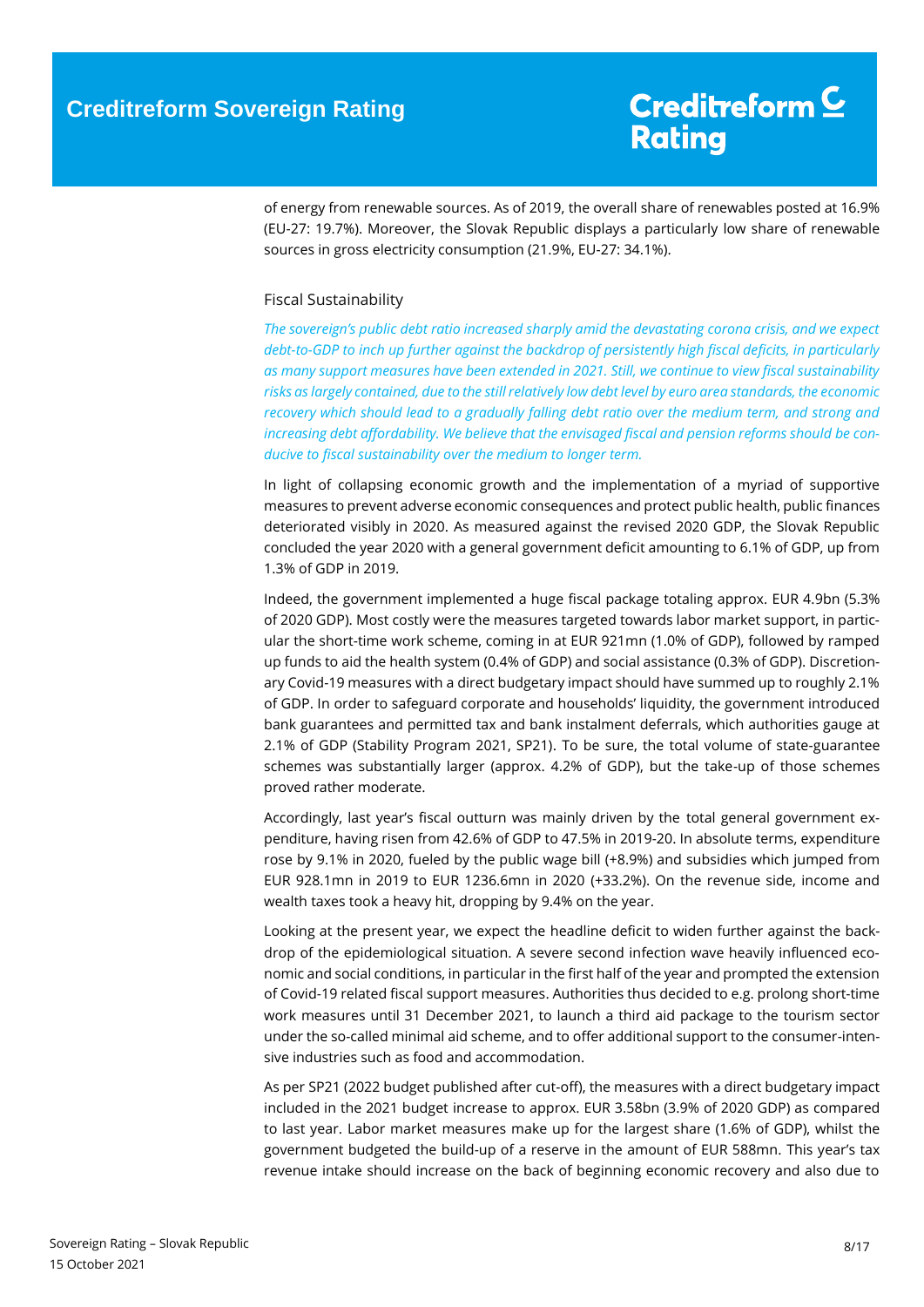discretionary measures such as the increase in excise taxes on tobacco products, but we also see, on balance, additional social spending related to pensions and associated subsidies (e.g. Christmas pension, 13th pension, early retirement for mothers). At this stage, we would expect a headline deficit to the tune of 7.0% of GDP in 2021. Thanks to the lifting of most fiscal aid measures and to accelerating economic growth, we cautiously forecast the general government deficit to narrow to about 4.0% of GDP next year.

We expect the sovereign's public debt ratio to broadly stabilize in 2021/22, driven by a significant deficit which will likely be broadly balanced by the effects of recovering economic growth and increasing inflationary pressure on the one hand, and dwindling interest expenditure on the other. Sizable stock-flow adjustments should keep the debt increase at bay this year. At the current juncture, we would tentatively project debt-to-GDP to edge up to 60.2% of GDP in 2021 and to 60.4% in 2022. The MFSR will reportedly present a budget foreseeing a deficit of approx. 4.9% of GDP in 2022, which we do not take into account at this stage due to limited visibility. All else being equal, this would result in a mechanical increase in the debt ratio to 60.9% of GDP for 2022. We have to point out that the forecasts remain more uncertain than usual, with epidemiological developments and the dynamics of the economic recovery in a context of supply shortages being the primary sources of uncertainty.

Due to plunging economic growth and a surging deficit, general government debt soared from 48.1% of GDP in 2019 to 59.9% in 2020, just short of the 60%-Maastricht mark, but still the highest level on Eurostat records. We note that the 2020 reading lay slightly above the threshold prior to the national accounts revision (60.6% of GDP). At the same time, we have to highlight that the Slovak debt level stands materially below the euro area average (98.0% of GDP), among others reflecting the significant consolidation effort before the onset of the crisis, and giving us some confidence regarding the sovereign's future consolidation efforts.

In addition, fiscal risks are also mitigated by strong debt affordability as well as by official policy support on behalf of the ECB and EU financing, and we expect further falling debt servicing costs and receding refinancing risks going forward. Measured against total general government revenue, interest expenditure has followed a multi-year downward trend, standing at 2.98% in 2020 (2019: 3.0%; 2016: 4.23%). Refinancing risks have decreased, as mirrored by a declining share of foreign currency-denominated debt (QPSD, Q1-21: 3.1% of general government debt, Q1-18: 5.4%) and in particular by the relatively high average weighted maturity of the Slovakian debt portfolio which has significantly perked up over the last decade and has been exceeding 8 years since 2018 (Aug-21: 8.4y, Aug-20: 8.2y, ECB).

Thus, the sovereign benefits from the ECB's ongoing very accommodative monetary policy conditions and related APPs. Long-term government bond yields have been in negative territory since July 2020, posting at -0.056% as of 01 October 2021, and have recorded a Bund spread of at around 20bp since March 2021, after having transitorily spiked to approx. 130bp at the onset of the corona crisis (2011-20 average: 94bp).

The ECB's PEPP with an overall envelope of EUR 1,850bn runs until at least 31 March 2022. Reinvestments of maturing principal payments from securities purchased under PEPP until at least 31 December 2023 will add further to the accommodative stance. At its September meeting, the ECB decided to reduce its monthly PEPP purchases for the first time, but the monetary policy stance remains unchanged, and while there is some uncertainty regarding the pace over the next quarters, we believe that the ECB will continue to deliver significant stimulus through its exceptional monetary operations, including the APP. As of September 2021, the Eurosystem's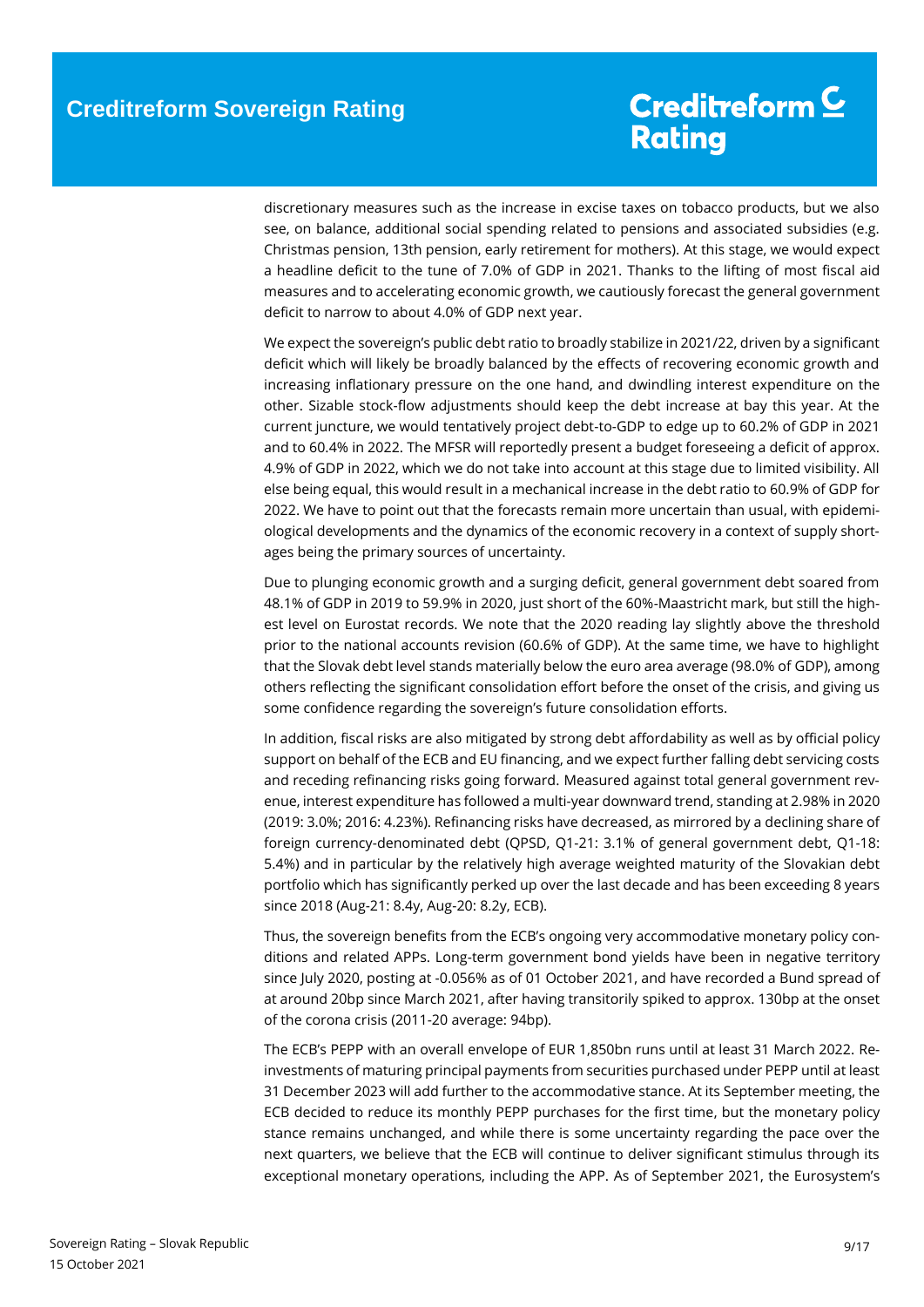cumulative Slovakian asset purchases under the PSPP and the PEPP have totaled EUR 16.6bn and 6.9bn respectively, corresponding to 42.7% of total outstanding general government debt as of the end of 2020.

We continue to hold contingent liability risks to be rather remote at present, thanks to comparatively low public guarantees and the sound Slovakian banking sector. Guarantees totaled 12.2% of GDP in 2020 (SP21). That said, the bulk of guarantees is linked to EFSF/ESM (9.4% of GDP) in 2020, and only 1.1% of GDP are related to the Covid-19 pandemic.

The Slovakian banking sector, which is dominated by foreign-controlled subsidiaries, has remained rather resilient so far, also thanks to the government's measures. Financial institutions thus are in good shape, judging by EBA data as of Q2-21. The banking sector's capitalization has increased throughout the crisis, as the CET1 ratio rose from 15.9% in Q2-20 to 17.2% at the end of the first half 2021 (EU: 15.8%). NPLs fell by 0.7 p.p. to 1.8% in the year up to Q2-21, somewhat below the EU average of 2.3%. While bank profitability had come under pressure in the wake of the corona crisis, return on assets has caught up more recently, rising to 0.8% in Q2-21 (EU: 0.5%), after having temporarily fallen from 0.9% at the end of 2019 to 0.4% in June 2020.

Nevertheless, pockets of vulnerabilities remain in place, primarily pertaining to the abovementioned dynamic mortgage loan growth coupled with vividly growing residential property prices and increasingly indebted households (see also above). Household debt has displayed unabated growth over the last decade, and rose from 43.7% of GDP to 47.5% in 2019-20. Measured against disposable income, household debt rose from 70.4% in Q4-19 to 73.3% in Q4-20, well above the level observed in other CEE peers (ECB data). At the same time, housing prices have retreated from their peak reached in Q1-20 when the annual rate posted at 13.1%, and grew at a more moderate pace this year, at 2.0% and 4.7% in Q1 and Q2. Nevertheless, the three-year growth rate amounted to a still high 24.4% and stood above 20% for 16 consecutive quarters. We will be monitoring developments here, as the price-to-income ratio is also trending upwards (OECD data) and NBS estimates indicate some overvaluation.

The development of NPLs has to be followed more closely once the loan moratoria expire. Corporate bankruptcies have been on the decline since the onset of the crisis. At the end of the first half of this year, insolvencies posted approx. 38% below the Q4-19 reading (EA: -16%). EBA data points to some below-the-line risks, as stage 2 loans account for 14.9% of total loans and advances as of Q2-21, well above the EU average of 8.8%. Arguably more importantly, 39.0% of loans with expired EBA-compliant moratoria are stage 2 loans, as compared to 24.4% in the EU. Meanwhile, the share of distressed loans in total loans with non-expired moratoria stood at 57.4% as of Q2-21 (EU: 28.2%, EBA). This said, we note that, according to NBS, most of the deferred loans are redeemed fully and on time, with repayment difficulties occurring in 4.7% of deferred loans in the NFC sector and 5.6% of respective loans to private households as of Aug-21. What is more, stress tests conducted by NBS as well as the IMF demonstrate a relatively high resilience of the banking sector under adverse scenarios.

Eminent medium- to long-term fiscal sustainability risks related to Slovakia's aging population amid a relatively generous pension system persist. According to this year's Aging Report update, the Slovak Republic will face one of the most pronounced increases in aging costs among the EU member states. Latest EC projections foresee a material increase in age-related costs to 21.9% of GDP in 2030, up from 18.3% of GDP in 2019, largely driven by public pensions (+1.8 p.p.) and health-care spending (+1.1 p.p.). However, at this level, aging costs will stay below the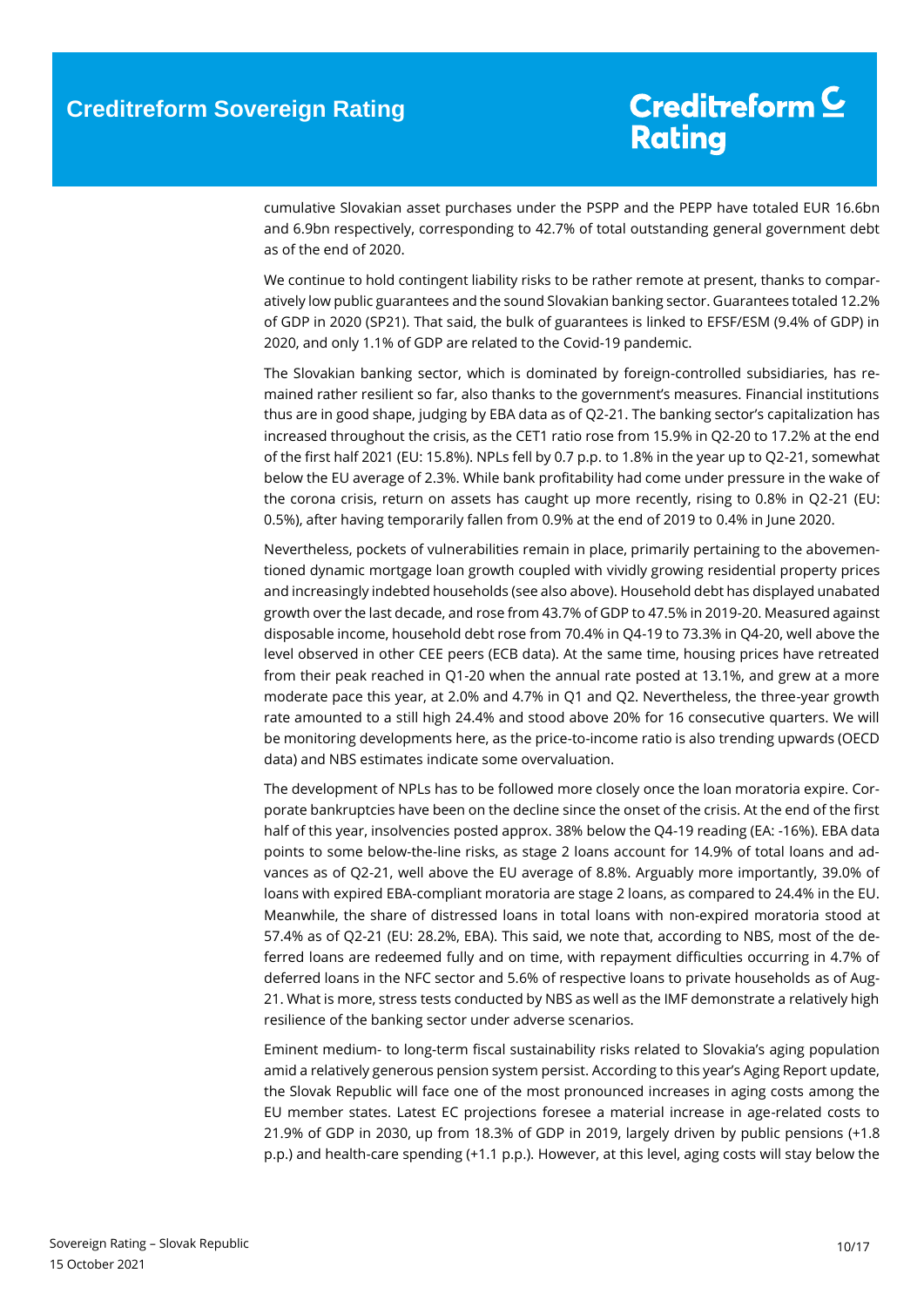projected EU average of 25.4% of GDP. Over the long term, aging costs are forecast to soar by 10.8 p.p. – corresponding to the largest increase in the EU (EU average +1.9 p.p.).

We assess positively that the government commits itself to re-establishing a link between life expectancy and the retirement age, as it adopted an amendment to the Slovak Constitution in December 2020 according to which the retirement age cap at a level of 64 years will be abolished from January 2023. Furthermore, decision-makers tabled a draft pension reform aiming at an improvement of the sustainability of the first pension pillar and at increasing the profitability of the second. While transparency is to be enhanced via an annual independent evaluation report, measures such as early retirement after working for a set number of years and the parental credit may create additional fiscal pressure.

Further to structural reforms aiming at improving medium- to long-term fiscal sustainability, the government envisaged a budget responsibility reform by which it seeks to establish multi-year expenditure ceilings and medium-term budgeting. The reform is scheduled for the second quarter of 2022.

#### <span id="page-10-0"></span>Foreign Exposure

<span id="page-10-1"></span>*As a small open economy, Slovakia displays high foreign exposure. Yet, we believe that external risks continue to be contained, as the sovereign's pronounced negative net international investment position (NIIP) is largely driven by net FDIs. Robust export growth and EU financing is likely to exert upward pressure on its NIIP. Moreover, we expect only moderate, albeit increasing, current account deficits over the next few years.* 

Although the Slovak Republic has been hit heavily by the Covid-19 crisis, it recorded a modest current account surplus totaling 0.1% of GDP last year, up from -3.4% of GDP in 2019 (2015-19 average -2.5% of GDP). The shift into surplus came mainly on the back of an improved goods balance which posted a surplus of 1.1% of GDP in 2020, following a deficit of -1.2% of GDP a year before, since exports recovered strongly in the second half of last year, as opposed to imports. Also, the primary deficit narrowed markedly from 2.3% of GDP to 1.2% in 2019-20, largely explained by lower non-resident dividend earnings.

According to latest available data, Slovakia's current account surplus widened to 1.1% of GDP in Q2-21 (four quarter rolling sum), given a sharply increasing goods surplus amounting to 2.8% of GDP (Q2-20: -1.8% of GDP). Overall, we expect the current account to post a small deficit this year, and to continue posting a moderate deficit over the next years, due to rising import growth and rising dividend outflows in tandem with economic normalization.

Slovakia remains among the EU member states featuring comparatively large and negative NIIPs, at first view suggesting elevated external risks. In 2020, its NIIP stood at -65.8% of GDP, broadly unchanged from the previous year (-66.3% of GDP). Moreover, Slovakia's NIIP appears to remain relatively stable as compared to other CEE peers, where we observe a visible improvement over the longer term. That being said, we have to recall that the negative NIIP mainly stems from a steady inflow of FDI. Net FDI thus stood at -52.2% of GDP in 2020, accounting for the lion's share of the negative NIIP. In this regard, we would consider Slovakia's NENDI (excluding non-defaultable instruments) as a case in point, as this metric posted at a significantly lower level (2020: -14.9% of GDP).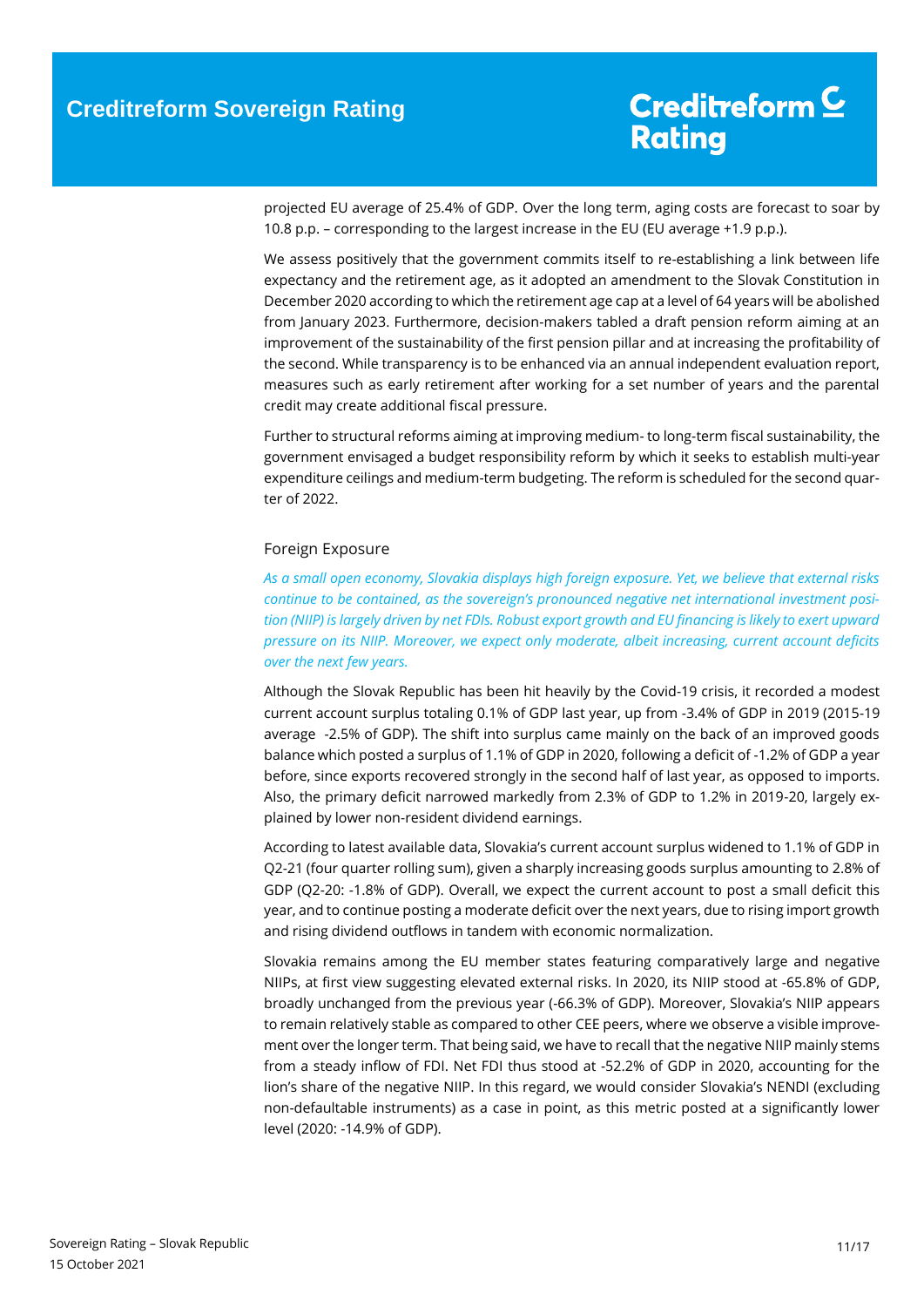#### **Rating Outlook and Sensitivity**

Our rating outlook on the Slovak Republic's long-term credit ratings is negative, mainly due to the abnormally high degree of uncertainty still weighing on the incipient economic recovery, which may also have negative reverberations on the sovereign's medium-term debt trajectory.

We could revise the outlook if we have sufficient clarity on the robustness of the recovery of the Slovakian economy, i.e. that economic activity is not obstructed by a significant resurgence in Covid-19 infection cases, and that the supply shock will turn out rather short-lived, without grave effects on OEMs and the Slovak automotive supplier industry at large. We could also consider a positive rating action if medium-term GDP growth surpasses our expectations, which could be the case if RRF financing is absorbed swiftly and efficiently, alongside the timely implementation of structural reforms aimed at Slovakian structural bottlenecks. A significant boost to productivity and potential growth would feature prominently in such a scenario, leading to a robust increase in per capita incomes, thus reinvigorating the convergence process towards EU levels. Additionally, upward pressure could result if we gain confidence that the sovereign's debt trend has been reversed on a sustainable basis.

By contrast, we could consider a negative rating action if Slovakia's fiscal metrics fail to improve, once the pandemic ebbs, ultimately leading to an entrenched upward trend in its public debt ratio. Another wave of Covid-19 infections with stronger restrictions to public life could trigger such a scenario. A renewed aggravation of the corona crisis, possibly nurtured by the relatively low share of the fully vaccinated adult population in Slovakia, could have significant negative consequences on medium-term growth. If medium-term growth falls short of our expectations this could also engender downward pressure. Persistent supply shortages in the industrial sector with potentially severe repercussions on the automobile sector represents a further risk factor in this respect. More generally, failure to address the economy's structural challenges, not least with regard to the automotive sector, could also be credit negative.

#### <span id="page-11-0"></span>**Analysts**

Primary Analyst Fabienne Riefer Sovereign Credit Analyst f.riefer@creditreform-rating.de +49 2131 109 1462

<span id="page-11-1"></span>Chairperson Dr Benjamin Mohr Head of Sovereign Ratings b.mohr@creditreform-rating.de +49 2131 109 5172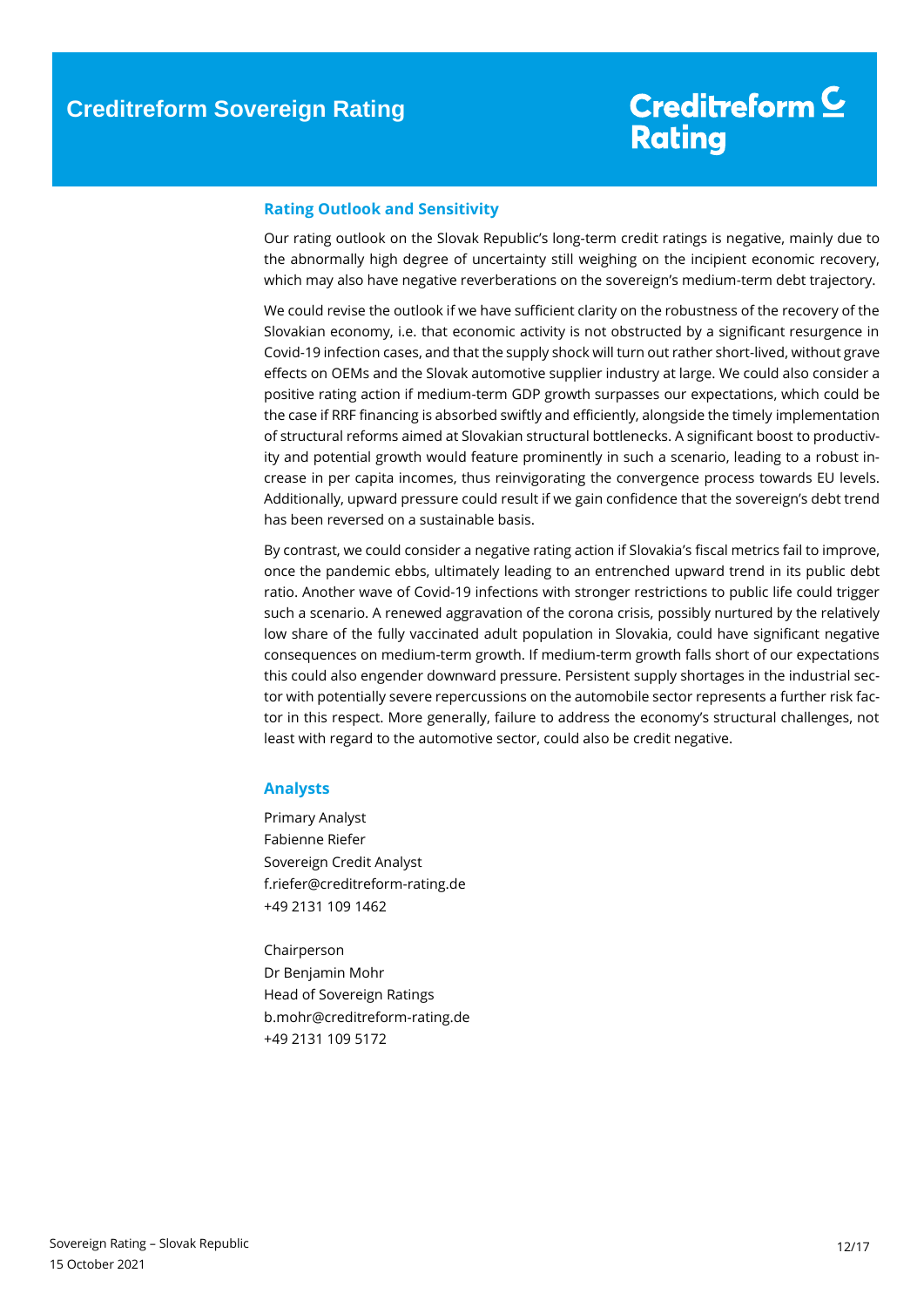#### **Ratings\***

| Long-term sovereign rating                       | A+/negative |
|--------------------------------------------------|-------------|
| Foreign currency senior unsecured long-term debt | A+/negative |
| Local currency senior unsecured long-term debt   | A+/negative |
| *) Unsolicited                                   |             |

#### <span id="page-12-0"></span>**Economic Data**

| [in %, otherwise noted]                     | 2015    | 2016    | 2017    | 2018    | 2019    | 2020    | 2021e  | 2022e  |
|---------------------------------------------|---------|---------|---------|---------|---------|---------|--------|--------|
| <b>Macroeconomic Performance</b>            |         |         |         |         |         |         |        |        |
| Real GDP growth                             | 5.2     | 1.9     | 3.0     | 3.8     | 2.6     | $-4.4$  | 3.8    | 4.9    |
| GDP per capita (PPP, USD)                   | 29,941  | 29,681  | 30,918  | 32,765  | 34,143  | 32,866  | 35,457 | 38,375 |
| Credit to the private sector/GDP            | 53.7    | 58.2    | 61.6    | 63.0    | 63.9    | 68.2    | n/a    | n/a    |
| Unemployment rate                           | 11.5    | 9.7     | 8.1     | 6.5     | 5.8     | 6.7     | n/a    | n/a    |
| Real unit labor costs (index 2015=100)      | 100.0   | 103.0   | 106.2   | 108.5   | 111.4   | 115.8   | n/a    | n/a    |
| Ease of doing business (score)              | 74.8    | 75.0    | 75.2    | 75.4    | 75.6    | n/a     | n/a    | n/a    |
| Life expectancy at birth (years)            | 76.7    | 77.3    | 77.3    | 77.4    | 77.8    | 76.9    | n/a    | n/a    |
| <b>Institutional Structure</b>              |         |         |         |         |         |         |        |        |
| WGI Rule of Law (score)                     | 0.5     | 0.6     | 0.5     | 0.5     | 0.5     | 0.7     | n/a    | n/a    |
| WGI Control of Corruption (score)           | 0.1     | 0.2     | 0.1     | 0.3     | 0.2     | 0.4     | n/a    | n/a    |
| WGI Voice and Accountability (score)        | 1.0     | 1.0     | 0.9     | 0.8     | 0.9     | 0.9     | n/a    | n/a    |
| WGI Government Effectiveness (score)        | 0.8     | 0.8     | 0.7     | 0.6     | 0.6     | 0.5     | n/a    | n/a    |
| HICP inflation rate, y-o-y change           | $-0.3$  | $-0.5$  | 1.4     | 2.5     | 2.8     | 2.0     | 2.5    | 3.5    |
| GHG emissions (tons of CO2 equivalent p.c.) | 7.5     | 7.6     | 7.8     | 7.8     | 7.4     | n/a     | n/a    | n/a    |
| Default history (years since default)       | n/a     | n/a     | n/a     | n/a     | n/a     | n/a     | n/a    | n/a    |
| <b>Fiscal Sustainability</b>                |         |         |         |         |         |         |        |        |
| Fiscal balance/GDP                          | $-2.7$  | $-2.6$  | $-1.0$  | $-1.0$  | $-1.3$  | $-6.2$  | $-7.0$ | $-4.0$ |
| General government gross debt/GDP           | 51.9    | 52.4    | 51.5    | 49.6    | 48.1    | 59.9    | 60.2   | 60.4   |
| Interest/revenue                            | 4.1     | 4.2     | 3.6     | 3.3     | 3.0     | 3.0     | n/a    | n/a    |
| Debt/revenue                                | 120.5   | 130.8   | 127.7   | 122.0   | 116.6   | 144.8   | n/a    | n/a    |
| Weighted average maturity of debt (years)   | 6.7     | 6.8     | 7.8     | 8.5     | 8.8     | 8.4     | n/a    | n/a    |
| <b>Foreign exposure</b>                     |         |         |         |         |         |         |        |        |
| Current account balance/GDP                 | $-2.1$  | $-2.7$  | $-1.9$  | $-2.2$  | $-3.4$  | 0.1     | n/a    | n/a    |
| International reserves/imports              | 0.0     | 0.0     | 0.0     | 0.1     | 0.1     | 0.1     | n/a    | n/a    |
| NIIP/GDP                                    | $-63.9$ | $-66.8$ | $-68.3$ | $-69.6$ | $-66.3$ | $-65.8$ | n/a    | n/a    |
| External debt/GDP                           | 84.4    | 92.6    | 108.4   | 115.0   | 112.7   | 120.5   | n/a    | n/a    |

Source: International Monetary Fund, Eurostat, Statistical Office SR, own estimates

#### <span id="page-12-1"></span>**ESG Factors**

While there is no universal and commonly agreed typology or definition of environment, social, and governance (ESG) criteria, Creditreform Rating views ESG factors as an essential yardstick for assessing the sustainability of a state. Creditreform Rating thus takes account of ESG factors in its decision-making process before arriving at a sovereign credit rating. In the following, we explain how and to what degree any of the key drivers behind the credit rating or the related outlook is associated with what we understand to be an ESG factor, and outline why these ESG factors were material to the credit rating or rating outlook.

For further information on the conceptual approach pertaining to ESG factors in public finance and the relevance of ESG factors to sovereign credit ratings and to Creditreform Rating credit ratings more generally, we refer to the basic documentation, which lays down key principles of [the impact of ESG factors on credit ratings.](https://www.creditreform-rating.de/en/about-us/regulatory-requirements.html?file=files/content/downloads/Externes%20Rating/Regulatorische%20Anforderungen/EN/Ratingmethodiken%20EN/The%20Impact%20of%20ESG%20Factors%20on%20Credit%20Ratings.pdf)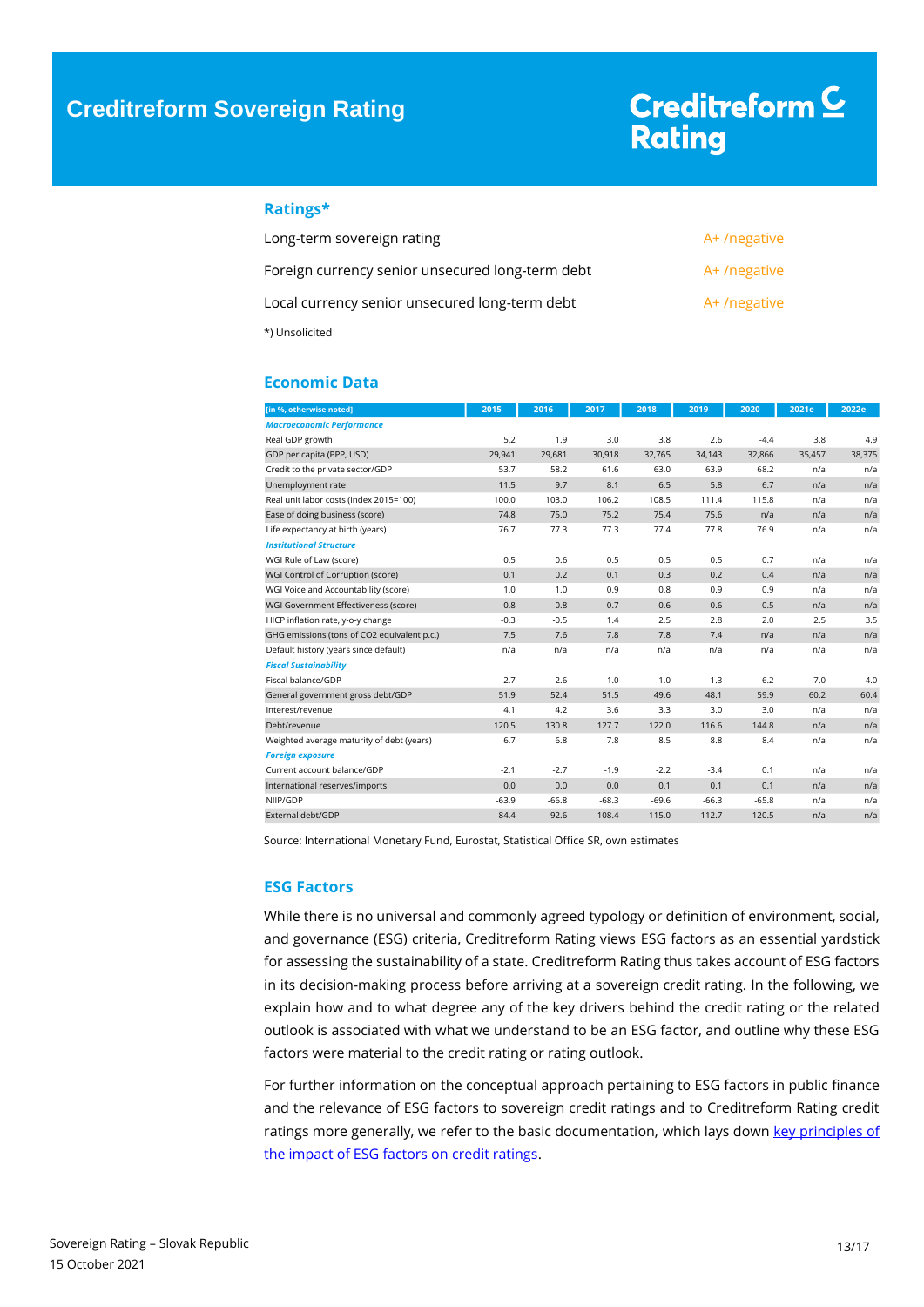The governance dimension plays a pivotal role in forming our opinion on the creditworthiness of the sovereign. As the World Bank's Worldwide Governance Indicators Rule of Law, Government Effectiveness, Voice and Accountability, and Control of corruption have a material impact on Creditreform Rating's assessment of the sovereign's institutional set-up, which we regard as a key rating driver, we consider the ESG factors 'Judicial System and Property Rights', 'Quality of Public Services and Policies', 'Civil Liberties and Political Participation', and 'Integrity of Public Officials' as highly significant to the credit rating.

| Environ-<br>mental<br>Quality                     | Ecological<br>Risks                       | Ressource<br>Management                                        | Education            | Health                         | Demo-<br>graphics                                     |
|---------------------------------------------------|-------------------------------------------|----------------------------------------------------------------|----------------------|--------------------------------|-------------------------------------------------------|
| Labor                                             | Equality                                  | Technology &<br>Infrastructure                                 | Safety &<br>Security | Judicial<br><b>System</b>      | <b>Quality of</b><br><b>Public</b><br><b>Services</b> |
| Integrity of<br><b>Public</b><br><b>Officials</b> | Quality and<br>Efficacy of<br>Regulations | <b>Civil Liber-</b><br>ties/ Political<br><b>Participation</b> | Market<br>Access     | <b>Business</b><br>Environment | Data<br>Transparency                                  |

**ESG Factor Box**

| <b>Environment</b> | Social | Governance | <b>Highly</b><br>significant | <b>Significant</b> | Less<br>significant | Hardly<br>significant |
|--------------------|--------|------------|------------------------------|--------------------|---------------------|-----------------------|
|--------------------|--------|------------|------------------------------|--------------------|---------------------|-----------------------|

### <span id="page-13-0"></span>**Appendix**

#### **Rating History**

| <b>Event</b>          | <b>Publication Date</b> | <b>Rating /Outlook</b> |
|-----------------------|-------------------------|------------------------|
| <b>Initial Rating</b> | 28.10.2016              | A /stable              |
| Monitoring            | 27.10.2017              | A /stable              |
| Monitoring            | 26.10.2018              | A+/stable              |
| Monitoring            | 25.10.2029              | $A+$ /stable           |
| Monitoring            | 23.10.2020              | A+/negative            |
| Monitoring            | 15.10.2021              | A+/negative            |

#### **Regulatory Requirements**

In 2011 Creditreform Rating AG (CRAG) was registered within the European Union according to EU Regulation 1060/2009 (CRA-Regulation). Based on the registration Creditreform Rating AG is allowed to issue credit ratings within the EU and is bound to comply with the provisions of the CRA-Regulation. The rating was not endorsed by Creditreform Rating AG from a third country as defined in Article 4 (3) of the CRA-Regulation.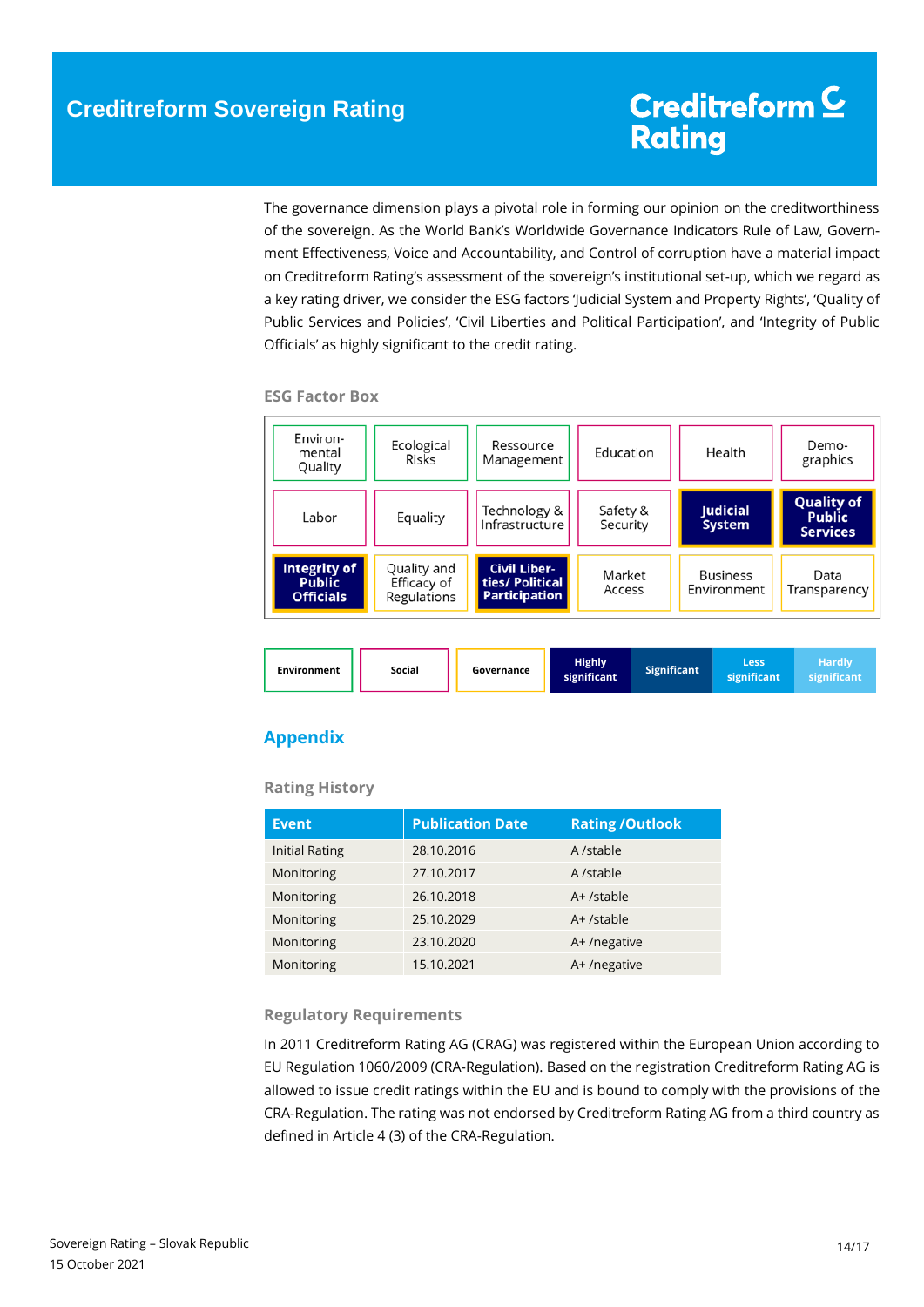This sovereign rating is an unsolicited credit rating. The Ministry of Finance of the Slovak Republic (MFSR) participated in the credit rating process, as it provided additional information during the credit rating process. Between the disclosure of the credit rating to the rated entity and the public disclosure no amendments were made to the credit rating.

| Unsolicited Credit Rating                              |     |
|--------------------------------------------------------|-----|
| With Rated Entity or Related Third Party Participation | YFS |
| With Access to Internal Documents                      | NO. |
| With Access to Management                              | NΟ  |

The rating was conducted on the basis of CRAG's ["Sovereign Ratings" methodology](https://www.creditreform-rating.de/en/about-us/regulatory-requirements.html?file=files/content/downloads/Externes%20Rating/Regulatorische%20Anforderungen/EN/Ratingmethodiken%20EN/Rating%20Methodology%20Sovereign%20Ratings.pdf) (v1.2, July 2016) in conjunction with its basic document ["Rating Criteria and Definitions"](https://www.creditreform-rating.de/en/about-us/regulatory-requirements.html?file=files/content/downloads/Externes%20Rating/Regulatorische%20Anforderungen/EN/Ratingmethodiken%20EN/CRAG%20Rating%20Criteria%20and%20Definitions.pdf) (v1.3, January 2018). CRAG ensures that methodologies, models and key rating assumptions for determining sovereign credit ratings are properly maintained, up-to-date, and subject to a comprehensive review on a periodic basis. A complete description of CRAG´s rating methodologies and basic document "Rating Criteria and Definitions" is published on our [website.](https://www.creditreform-rating.de/en/about-us/regulatory-requirements.html)

To prepare this credit rating, CRAG used the following substantially material sources: International Monetary Fund, World Bank, Organization for Economic Co-operation and Development, Eurostat, European Commission, European Banking Authority, European Central Bank, World Economic Forum, European Centre for Disease Prevention and Control (ECDC), Blavatnik School of Government, Národná Banka Slovenska (NBS), Statistical Office of the Slovak Republic, Ministry of Finance of the Slovak Republic, SARIO, GLOBSEC.

A Rating Committee was called consisting of highly qualified analysts of CRAG. The quality and extent of information available on the rated entity was considered satisfactory. The analysts and committee members declared that the rules of the Code of Conduct were complied with. No conflicts of interest were identified during the rating process that might influence the analyses and judgements of the rating analysts involved or any other natural person whose services are placed at the disposal or under the control of Creditreform Rating AG and who are directly involved in credit rating activities or approving credit ratings and rating outlooks. The analysts presented the results of the quantitative and qualitative analyses and provided the Committee with a recommendation for the rating decision. After the discussion of the relevant quantitative and qualitative risk factors, the Rating Committee arrived at a unanimous rating decision. The weighting of all risk factors is described in CRAG´s "Sovereign Ratings" method-ology. The main arguments that were raised in the discussion are summarized in the "Reasons for the Rating Decision".

As regards the rating outlook, the time horizon is provided during which a change in the credit rating is expected. This information is available within the credit rating report. There are no other attributes and limitations of the credit rating or rating outlook other than displayed on the CRAG website. In case of providing ancillary services to the rated entity, CRAG will disclose all ancillary services in the credit rating report.

The date at which the credit rating was released for distribution for the first time and when it was last updated including any rating outlooks is indicated clearly and prominently in the rating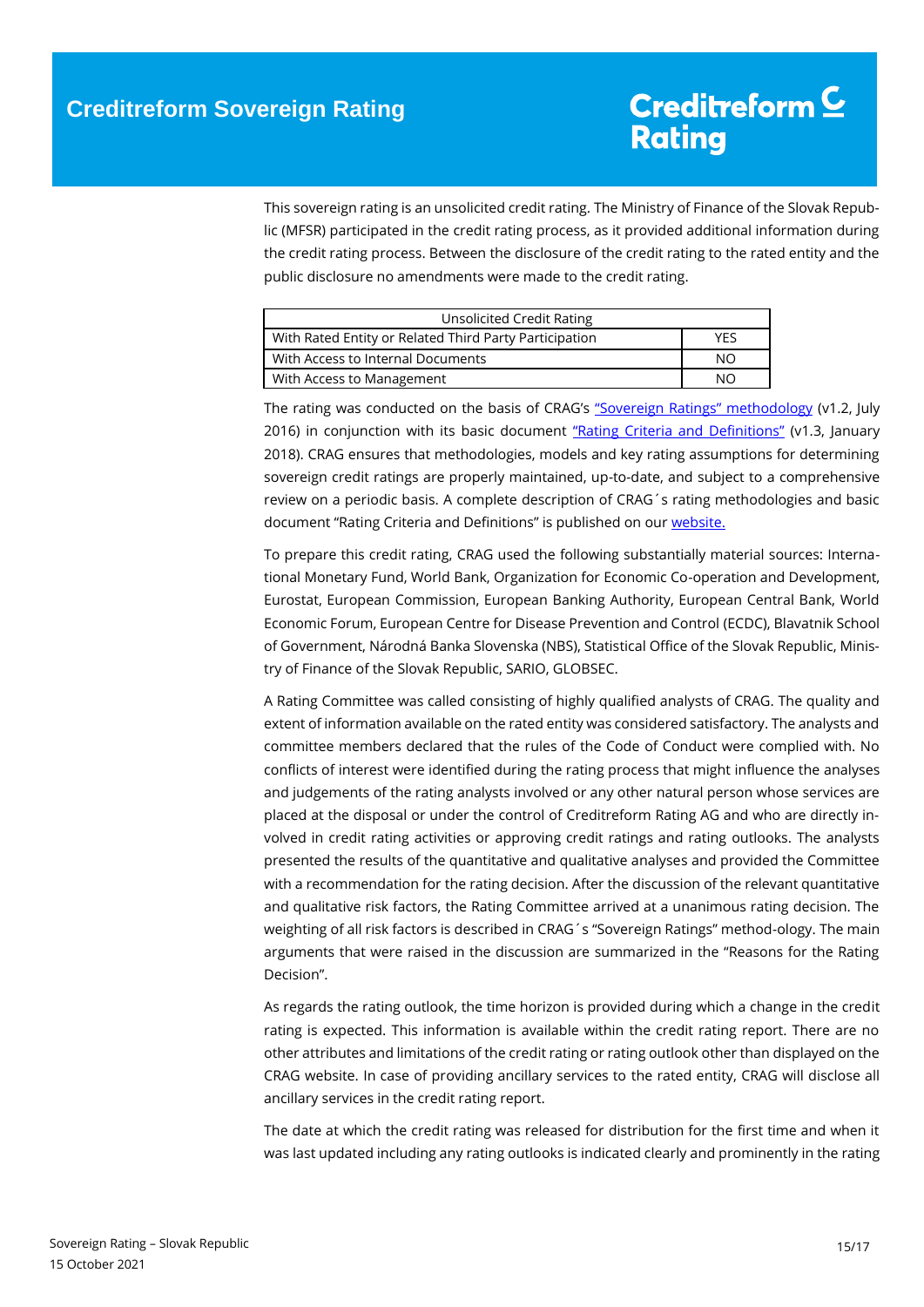report; the first release is indicated as "initial rating"; other updates are indicated as an "update", "upgrade or downgrade", "not rated", "affirmed", "selective default" or "default".

In accordance with Article 11 (2) EU-Regulation (EC) No 1060/2009 registered or certified credit rating agency shall make available in a central repository established by ESMA information on its historical performance data, including the ratings transition frequency, and information about credit ratings issued in the past and on their changes. Requested data are available on the ESMA website: [https://cerep.esma.europa.eu/cerep-web/statistics/defaults.xhtml.](https://cerep.esma.europa.eu/cerep-web/statistics/defaults.xhtml)

An explanatory statement of the meaning of each rating category and the definition of default are available in the credit rating methodologies disclosed on the website.

#### **Disclaimer**

Any rating issued by Creditreform Rating AG is subject to the Creditreform Rating AG Code of Conduct which has been published on the web pages of Creditreform Rating AG. In this Code of Conduct, Creditreform Rating AG commits itself – systematically and with due diligence – to establish its independent and objective opinion as to the sustainability, risks and opportunities concerning the entity or the issue under review.

When assessing the creditworthiness of sovereign issuers, Creditreform Rating AG relies on publicly available data and information from international data sources, governments and national statistics. Creditreform Rating AG assumes no responsibility for the true and fair representation of the original information.

Future events are uncertain, and forecasts are necessarily based on assessments and assumptions. Hence, this rating is no statement of fact but an opinion. Neither should these ratings be construed as recommendations for investors, buyers or sellers. They should only be used by market participants (entrepreneurs, bankers, investors etc.) as one factor among others when arriving at investment decisions. Ratings are not meant to be used as substitutes for one's own research, inquiries and assessments. Thus, no express or implied warranty as to the accuracy, timeliness or completeness for any purpose of any such rating, opinion or information is given by Creditreform Rating AG in any form or manner whatsoever. Furthermore, Creditreform Rating AG cannot be held liable for the consequences of decisions made on the basis of any of their ratings.

This report is protected by copyright. Any commercial use is prohibited without prior written permission from Creditreform Rating AG. Only the full report may be published in order to prevent distortion of the report's overall assessment. Excerpts may only be used with the express consent of Creditreform Rating AG. Publication of the report without the consent of Creditreform Rating AG is prohibited. Only ratings published on the Creditreform Rating AG web pages remain valid.

Creditreform Rating AG